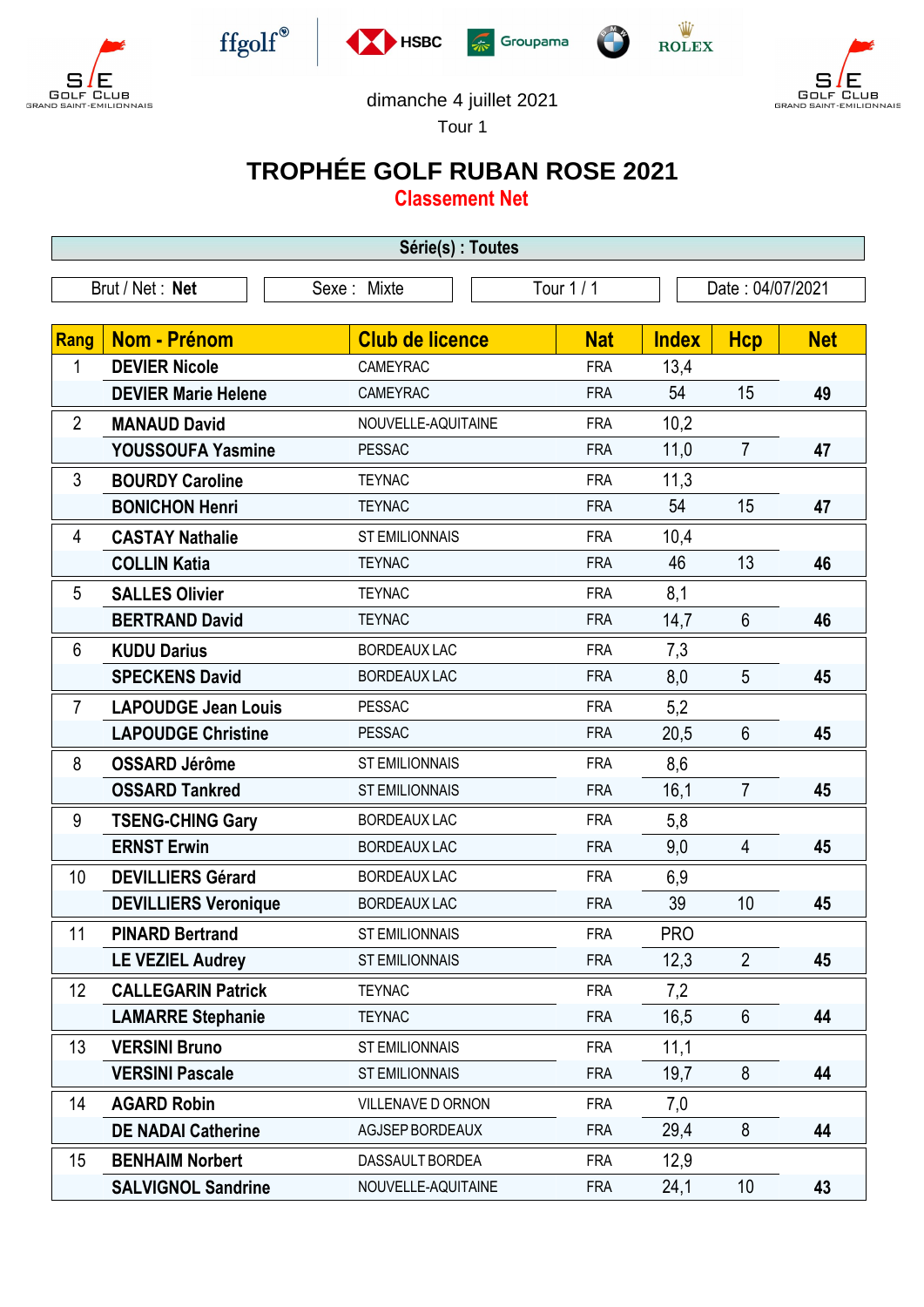| Rang | Nom - Prénom                | <b>Club de licence</b> | <b>Nat</b> | <b>Index</b> | <b>Hcp</b>     | <b>Net</b> |
|------|-----------------------------|------------------------|------------|--------------|----------------|------------|
| 16   | <b>KERAMIDAS Georges</b>    | <b>MEDOC</b>           | <b>FRA</b> | 7,5          |                |            |
|      | <b>LAUTISSIER Sylvie</b>    | <b>MEDOC</b>           | <b>FRA</b> | 37           | 10             | 43         |
| 17   | <b>PAILLER Bertrand</b>     | <b>ST EMILIONNAIS</b>  | <b>FRA</b> | 12,3         |                |            |
|      | <b>DESIR Paul</b>           | <b>ST EMILIONNAIS</b>  | <b>FRA</b> | 20,9         | 9              | 43         |
| 18   | <b>MOULIA Jacques</b>       | <b>BORDEAUX LAC</b>    | <b>FRA</b> | 9,1          |                |            |
|      | <b>MOULIA Veronique</b>     | NOUVELLE-AQUITAINE     | <b>FRA</b> | 10,0         | $6\phantom{1}$ | 43         |
| 19   | <b>FAGOT Hervé</b>          | DASSAULT BORDEA        | <b>FRA</b> | 14,4         |                |            |
|      | <b>CASTERA Claude</b>       | DASSAULT BORDEA        | <b>FRA</b> | 24,0         | 11             | 42         |
| 20   | <b>RESTALL David</b>        | <b>PALMOLA</b>         | <b>FRA</b> | 0,7          |                |            |
|      | <b>AVEROUS Christelle</b>   | <b>PALMOLA</b>         | <b>FRA</b> | 8,5          | $\overline{2}$ | 42         |
| 21   | <b>HOURQUET Kevin</b>       | <b>BORDEAUX LAC</b>    | <b>FRA</b> | 2,7          |                |            |
|      | <b>BOISDEVESYS Laurent</b>  | <b>BORDEAUX LAC</b>    | <b>FRA</b> | 5,5          | $\overline{2}$ | 42         |
| 22   | <b>RAJAONARIVONY Tsiry</b>  | <b>BORDEAUX LAC</b>    | <b>FRA</b> | 14,4         |                |            |
|      | <b>JACQUET Olivier</b>      | <b>ARCACHON</b>        | <b>FRA</b> | 18,0         | 10             | 42         |
| 23   | <b>CAMP Edna</b>            | <b>BORDEAUX LAC</b>    | <b>FRA</b> | 13,2         |                |            |
|      | <b>GERARD Kim</b>           | <b>BORDEAUX LAC</b>    | <b>FRA</b> | 13,3         | 8              | 42         |
| 24   | <b>DELBEZ Joel</b>          | <b>BORDEAUX LAC</b>    | <b>FRA</b> | 4,8          |                |            |
|      | <b>LEUX Marie Françoise</b> | DASSAULT BORDEA        | <b>FRA</b> | 26,6         | $\overline{7}$ | 41         |
| 25   | <b>BENEY Emilie</b>         | <b>TEYNAC</b>          | <b>FRA</b> | 7,5          |                |            |
|      | <b>BENEY Yves</b>           | <b>TEYNAC</b>          | <b>FRA</b> | 21,8         | $\overline{7}$ | 41         |
| 26   | <b>LOZACH Pascal</b>        | <b>TEYNAC</b>          | <b>FRA</b> | 15,1         |                |            |
|      | <b>CAYLA Marie-Laure</b>    | <b>TEYNAC</b>          | <b>FRA</b> | 30,7         | 12             | 41         |
| 27   | <b>BOUCHER Stephane</b>     | <b>ST EMILIONNAIS</b>  | <b>FRA</b> | 5,3          |                |            |
|      | <b>BOUCHER Isabelle</b>     | <b>ST EMILIONNAIS</b>  | <b>FRA</b> | 13,7         | 5              | 41         |
| 28   | <b>THIOU Catherine</b>      | <b>ST EMILIONNAIS</b>  | <b>FRA</b> | 28,5         |                |            |
|      | <b>THIOU Thomas</b>         | <b>ST EMILIONNAIS</b>  | <b>FRA</b> | 35,2         | 18             | 41         |
| 29   | <b>MOREAU Patrick</b>       | <b>ST EMILIONNAIS</b>  | <b>FRA</b> | 6,4          |                |            |
|      | <b>SOUSTRE Nadine</b>       | <b>ST EMILIONNAIS</b>  | <b>FRA</b> | 9,2          | 4              | 40         |
| 30   | <b>MAARFI Abdou</b>         | <b>TEYNAC</b>          | <b>FRA</b> | 27,5         |                |            |
|      | <b>DUCOURNEAU Patrick</b>   | <b>TEYNAC</b>          | <b>FRA</b> | 34,1         | 18             | 40         |
| 31   | <b>DESANLIS Thierry</b>     | CEA CESTA              | <b>FRA</b> | 19,9         |                |            |
|      | <b>KING Philippe</b>        | <b>BORDEAUX LAC</b>    | <b>FRA</b> | 54           | 18             | 39         |
| 32   | <b>COMBE Ghislaine</b>      | <b>BORDEAUX LAC</b>    | <b>FRA</b> | 18,1         |                |            |
|      | <b>RAYNAUD Alain</b>        | CAISSE BORDEAUX        | <b>FRA</b> | 23,0         | 12             | 39         |
| 33   | <b>DEGREMONT Pierre</b>     | <b>ISLE ADAM</b>       | <b>FRA</b> | 17,4         |                |            |
|      | <b>GARNAUD Etienne</b>      | <b>GRAVES SAUTERNA</b> | <b>FRA</b> | 22,3         | 11             | 39         |
| 34   | <b>LAPOUDGE Philippe</b>    | <b>PESSAC</b>          | <b>FRA</b> | 9,6          |                |            |
|      | <b>BEAUNE Nadine</b>        | AIGUILLES VERTE        | <b>FRA</b> | 23,7         | 8              | 39         |
| 35   | <b>TRICHET Eglantine</b>    | <b>NANTES ERDRE</b>    | <b>FRA</b> | 12,0         |                |            |
|      | <b>BONIN Karine</b>         | <b>BORDEAUX LAC</b>    | <b>FRA</b> | 22,8         | 9              | 38         |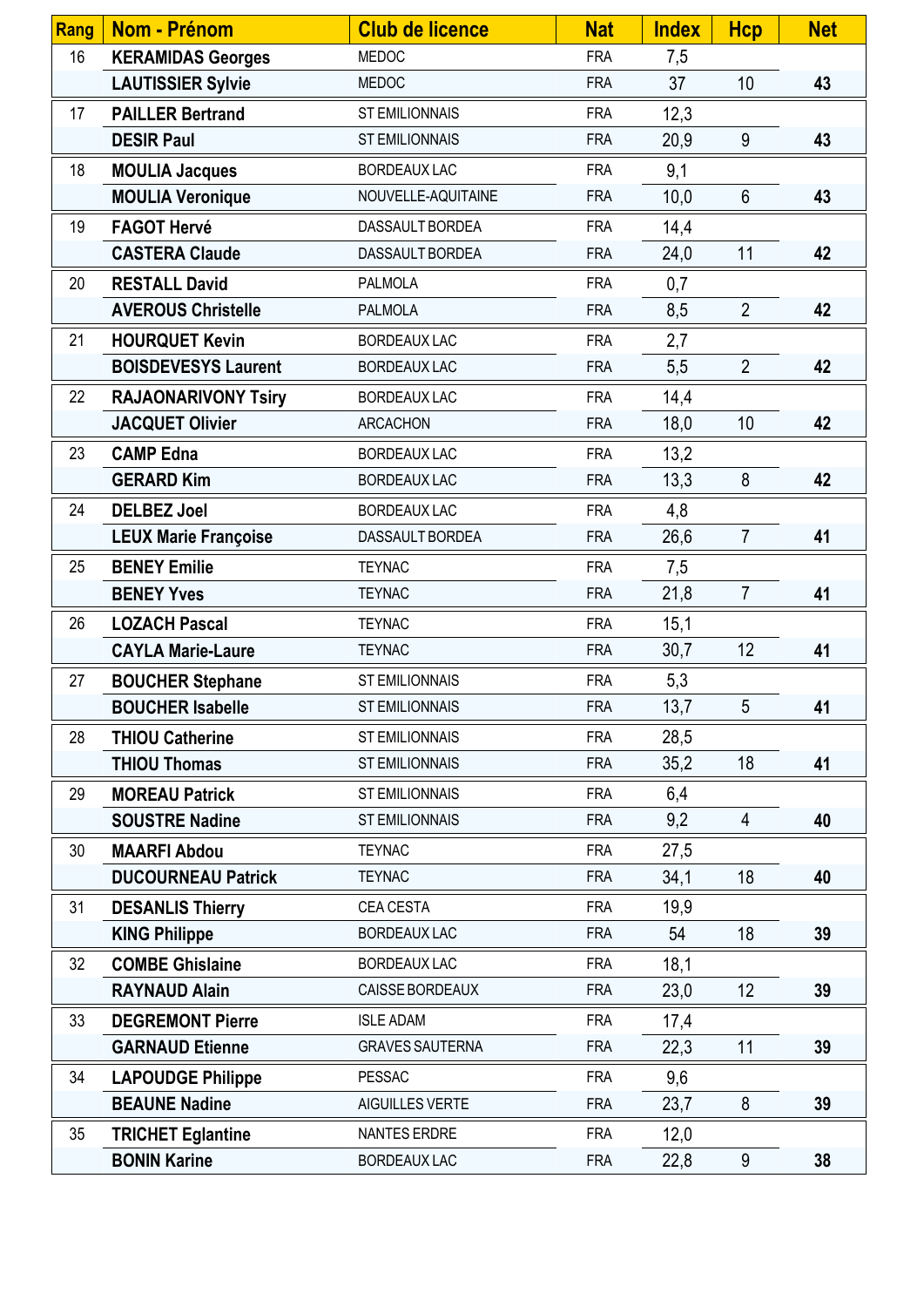| Rang | Nom - Prénom                   | <b>Club de licence</b> | <b>Nat</b> | <b>Index</b> | <b>Hcp</b>     | <b>Net</b> |
|------|--------------------------------|------------------------|------------|--------------|----------------|------------|
| 36   | <b>ALAVOINE IRJUD Béatrice</b> | <b>ST EMILIONNAIS</b>  | <b>FRA</b> | 5,4          |                |            |
|      | <b>FOUSSAT Nicolas</b>         | <b>ST EMILIONNAIS</b>  | <b>FRA</b> | 15,3         | 5              | 38         |
| 37   | <b>TREVILLE Laurence</b>       | <b>MEDOC</b>           | <b>FRA</b> | 13,5         |                |            |
|      | <b>BAUTHEAS Carole</b>         | <b>MEDOC</b>           | <b>FRA</b> | 13,6         | 8              | 38         |
| 38   | <b>FAIVRE Alain</b>            | <b>CHU SPORTS</b>      | <b>FRA</b> | 22,4         |                |            |
|      | <b>FAIVRE Anne-Marie</b>       | CHU SPORTS             | <b>FRA</b> | 23,3         | 14             | 37         |
| 39   | <b>NOUVEAU Jean Luc</b>        | <b>ST EMILIONNAIS</b>  | <b>FRA</b> | 24,6         |                |            |
|      | <b>NOUVEAU Lydia</b>           | <b>ST EMILIONNAIS</b>  | <b>FRA</b> | 34,4         | 17             | 37         |
| 40   | <b>BERTIN-CHAPON Charlotte</b> | <b>BORDEAUX LAC</b>    | <b>FRA</b> | 13,2         |                |            |
|      | <b>TROUSSARD Pascale</b>       | <b>BORDEAUX LAC</b>    | <b>FRA</b> | 22,1         | 10             | 37         |
| 41   | <b>BOUCHET Jean Louis</b>      | <b>ST EMILIONNAIS</b>  | <b>FRA</b> | 10,9         |                |            |
|      | <b>RERAU Christophe</b>        | <b>ST EMILIONNAIS</b>  | <b>FRA</b> | 14,1         | $\overline{7}$ | 37         |
| 42   | <b>DUPUY Gabriel</b>           | CEA CESTA              | <b>FRA</b> | 26,6         |                |            |
|      | <b>BAILLET Marie</b>           | <b>CEA CESTA</b>       | <b>FRA</b> | 54           | 21             | 37         |
| 43   | <b>DE WINDT Ariane</b>         | CARQUEFOU              | <b>FRA</b> | 10,4         |                |            |
|      | <b>DE ROCHEMONTEIX Pierre</b>  | NOUVELLE-AQUITAINE     | <b>FRA</b> | 19,0         | 8              | 37         |
| 44   | <b>LAURENT Pierre</b>          | <b>ST EMILIONNAIS</b>  | <b>FRA</b> | 17,2         |                |            |
|      | <b>LAURENT Gerard</b>          | AIGUILLES VERTE        | <b>FRA</b> | 23,0         | 12             | 37         |
| 45   | <b>GROSDIDIER Vincent</b>      | <b>ST EMILIONNAIS</b>  | <b>FRA</b> | 17,7         |                |            |
|      | <b>DAUBECH Clément</b>         | <b>ST EMILIONNAIS</b>  | <b>FRA</b> | 54           | 17             | 36         |
| 46   | <b>GRAND-MOURSEL Pascal</b>    | <b>PESSAC</b>          | <b>FRA</b> | 15,2         |                |            |
|      | <b>GRAND-MOURSEL Fabienne</b>  | <b>PESSAC</b>          | <b>FRA</b> | 24,3         | 11             | 36         |
| 47   | <b>LE GOUZOUGUEC Yannick</b>   | <b>ST EMILIONNAIS</b>  | <b>FRA</b> | 12,4         |                |            |
|      | LE GOUZOUGUEC Elisabeth        | <b>ST EMILIONNAIS</b>  | <b>FRA</b> | 18,2         | 9              | 36         |
| 48   | <b>LE JALU Hermann</b>         | <b>MEDOC</b>           | <b>FRA</b> | 16,7         |                |            |
|      | <b>DUBOSCQ Sonia</b>           | NOUVELLE-AQUITAINE     | <b>FRA</b> | 21,8         | 11             | 36         |
| 49   | <b>MALIGNE Gilles</b>          | <b>PESSAC</b>          | <b>FRA</b> | 10,6         |                |            |
|      | <b>MALIGNE Jo</b>              | <b>PESSAC</b>          | <b>FRA</b> | 21,4         | 8              | 35         |
| 50   | <b>GOYHENEIX Jean</b>          | <b>TEYNAC</b>          | <b>FRA</b> | 15,8         |                |            |
|      | <b>GOYHENEIX Christine</b>     | <b>TEYNAC</b>          | <b>FRA</b> | 16,9         | 10             | 35         |
| 51   | <b>PAPIN Dominique</b>         | <b>TREMEREUC</b>       | <b>FRA</b> | 23,5         |                |            |
|      | <b>PAPIN Jacques</b>           | <b>TREMEREUC</b>       | <b>FRA</b> | 26,6         | 15             | 35         |
| 52   | <b>CAYLA Pierre</b>            | <b>HOSSEGOR</b>        | <b>FRA</b> | 15,1         |                |            |
|      | <b>CAYLA Nicole</b>            | <b>HOSSEGOR</b>        | <b>FRA</b> | 26,4         | 11             | 34         |
| 53   | <b>BRUNA Catherine</b>         | <b>ST EMILIONNAIS</b>  | <b>FRA</b> | 18,3         |                |            |
|      | <b>SADOUN Sophie</b>           | CAMEYRAC               | <b>FRA</b> | 37           | 14             | 34         |
| 54   | <b>BARNETCHE Solene</b>        | <b>ST EMILIONNAIS</b>  | <b>FRA</b> | 21,6         |                |            |
|      | <b>SCHULTZ-ESCHMANN Andrée</b> | <b>BORDEAUX LAC</b>    | <b>FRA</b> | 30,0         | 14             | 34         |
| 55   | <b>LAPABE-GOASTAT Bruno</b>    | <b>TEYNAC</b>          | <b>FRA</b> | 20,5         |                |            |
|      | <b>DULAIS Florence</b>         | <b>SANOFI AMBARES</b>  | <b>FRA</b> | 29,9         | 14             | 33         |